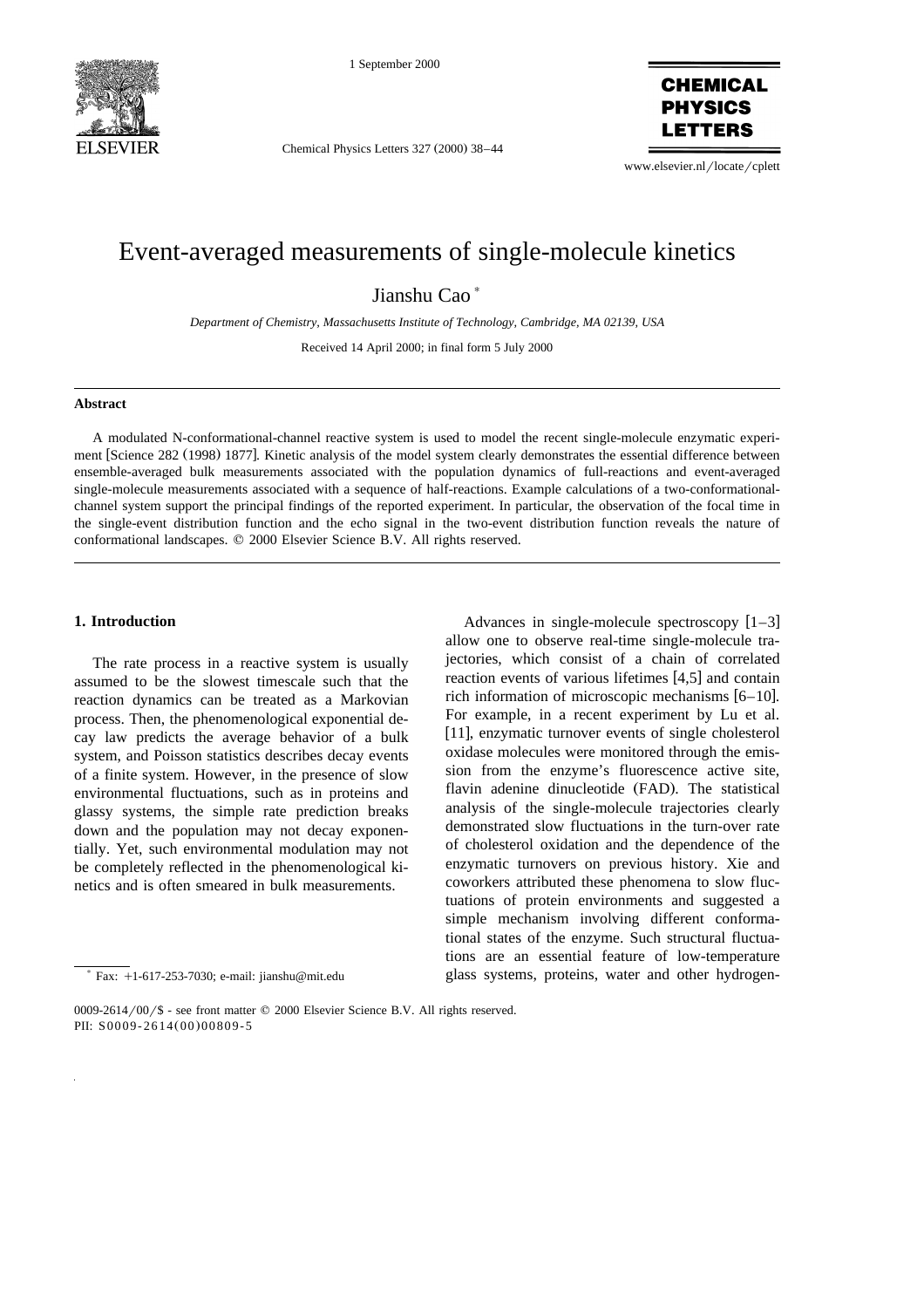bonded systems  $[6-8, 12]$ . In this Letter we present theoretical analysis of a modulated reaction model to interpret event-averaged single-molecule observations of conformational fluctuations.

## **2. Experiment**

As illustrated in Fig. 1, the fluctuating environments are described by *N* discretized conformational states, with inter-conversion rate  $\gamma_{a,i}$  from the *j*th state to the *i*th state when the system is in reactant 'A', and with inter-conversion rate  $\gamma_{h,ij}$  from the *j*th state to the *i*th state when the system is in product 'B'. Each conformational state defines a reversible reaction channel between reactants and products, with forward rate  $k_{a,i}$  and backward rate  $k_{b,i}$ . This model can be viewed as a discretized version of the celebrated Agmon–Hopfield model [13]. Agmon recently extended the original model to account for the physical process in the reported enzyme turnover reaction  $[14]$ . In the fast modulation limit, the modulated reaction model reduces to a single-channel reaction with an effective rate constant and, in the slow modulation limit, it reduces to an inhomogeneous average of *N* channels The different conformational channels are not directly detectable since only the reactant or product is monitored by fluorescence emission. In Xie's experiment, the single FAD emission turns on in the oxidized state (reactant A) and off in the reduced state (product B), so the on/off time measures the duration that a single molecule spends in reactant/product.

We begin by studying the forward half-reaction. The master equation for the *N*-conformational states in reactants is written as

$$
\dot{P}_a(t) = -\left(\,\Gamma_a + K_a\right) P_a(t)\,,\tag{1}
$$

where the vector  $P_{a,i}$  is the probability of being in the *i*th conformational state at time *t*, the matrix  $\sum_{a,i,j} = \delta_{ij} \gamma_{a,ii} - \gamma_{a,ij}$ , with  $\gamma_{a,ii} = \sum_j \gamma_{a,ji}$ , describes the conformational kinetics in reactants, and the matrix  $K_{a,i,j} = \delta_{ij} k_{a,i}$  describes the decay process from reactants to products. The Green's function,  $G_a(t)$ , is formally solved via the Laplace transformation,

$$
\tilde{G}_a(z) = \left( zI + \Gamma_a + K_a \right)^{-1},\tag{2}
$$

where  $I$  is the identity matrix. Because the experimental data is averaged along single-molecule trajectories over long durations, we introduce the stationary flux  $F_a = \{F_{a,i}\}\$ , which will be evaluated explicitly later. Now, given the vector  $F_a$ , the distribution function of on-time events is expressed as

$$
f(t) = \sum K_a G_a(t) F_a = \sum_{i,j} k_{a,i} G_{a,ij}(t) F_{a,j}, \qquad (3)
$$

where the summation is carried over all the indices. The average on-time is given by  $\langle t \rangle = \int_0^\infty f(t) t \, dt$ , which then determines the rate constant  $k = 1/\langle t \rangle$ used in the phenomenological kinetic description. Higher order moments of the on-time distribution can also be calculated from  $\langle t^n \rangle = \int_0^\infty f(t) t^n dt$ . Similar expressions can be found for the product state. Thus, the measurement of on-time or off-time clearly separates the forward and backward half-reactions,



Fig. 1. The decomposition of the *N* conformational-channel reaction model into the forward and backward half-reactions.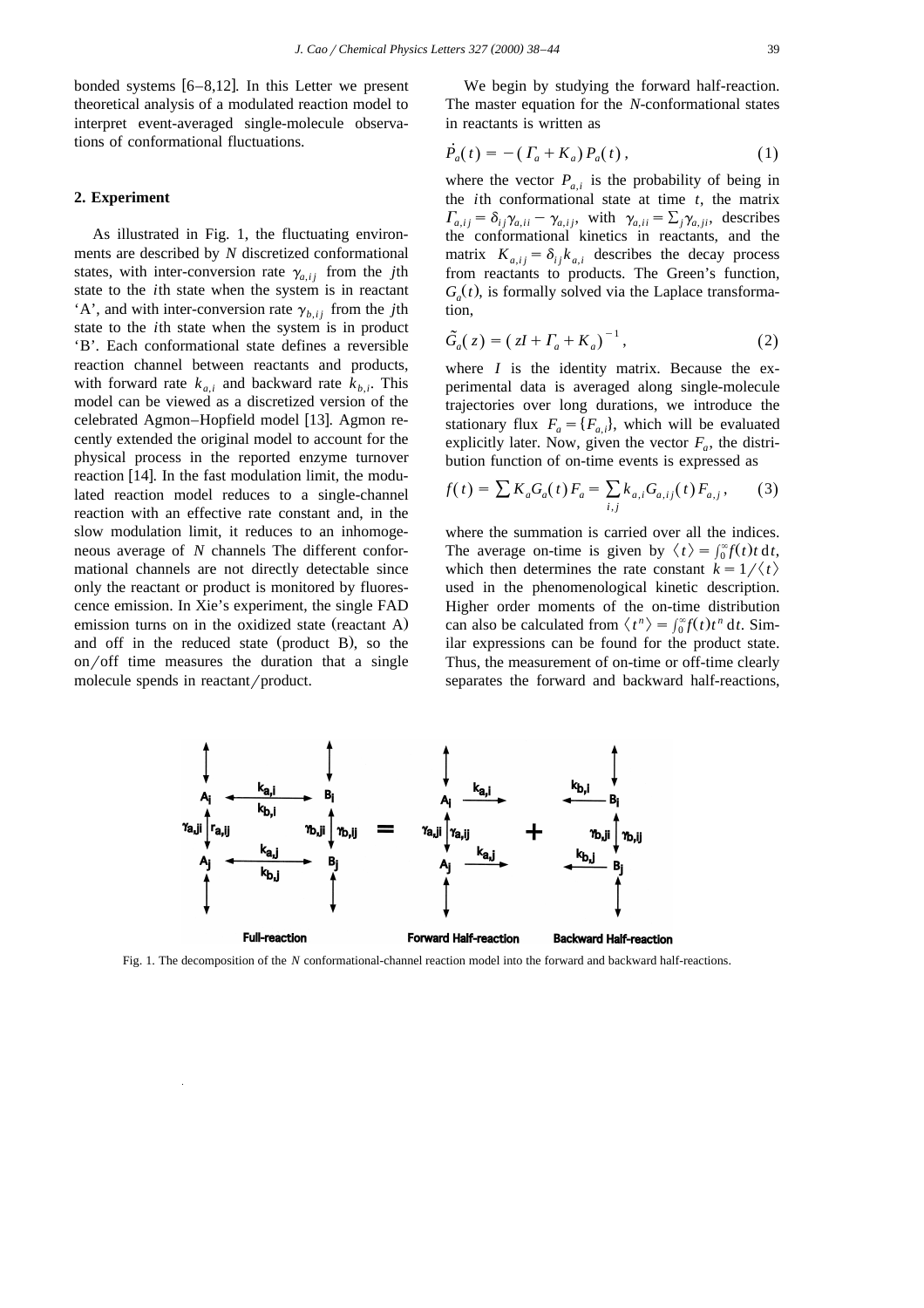and uniquely determines the statistics of single reaction events. These measurements are carried out for an ensemble of reaction events along single-molecule trajectories without keeping track of the sequence of these events.

The ingenuity of the reported experiment is to go beyond the single-event statistics to measure the correlation of a pair of on-time events along singlemolecule trajectories. To couple the two half-reactions, the reactant decays to the product via rate constant  $k_a$  and the product decays to the reactant via rate constant  $k_b$ . Thus, the joint probability distribution function of two adjacent on-time events is given as

$$
f(t_1, t_2) = \sum K_a G_a(t_2) K_b \tilde{G}_b(0) K_a G_a(t_1) F_a, \quad (4)
$$

where  $\tilde{G}_b(0) = \int_0^\infty G_b(t) dt$  results from the off-time integration. In addition, the joint probability of two separate on-time events can be expressed as

$$
f(t_1, t_{m+1}) = \sum K_a G_a(t_{m+1}) K_b \tilde{G}_b(0)
$$
  
 
$$
\times \left[ K_a \tilde{G}_a(0) K_b \tilde{G}_b(0) \right]^{m-1}
$$
  
 
$$
\times K_a G_a(t_1) F_a,
$$
 (5)

where *m* is the separation between two on-time events on single-molecule trajectories. In Ref. [11], an on-time correlation function is employed to quantitatively measure the memory effect,

$$
Cor(m) = \frac{\langle t_1 t_{m+1} \rangle - \langle t \rangle^2}{\langle t^2 \rangle - \langle t \rangle^2}, \tag{6}
$$

where  $\langle t_1 t_{m+1} \rangle$  can be expressed in the matrix notation as

$$
\langle t_1 t_{m+1} \rangle = \sum K_a T_a K_b \tilde{G}_b(0)
$$

$$
\times \left[ K_a \tilde{G}_a(0) K_b \tilde{G}_b(0) \right]^{m-1} K_a T_a F_a,
$$
(7)

with  $T_a = \int tG_a(t) dt$ . Similar expressions can be derived for off-time events and for the cross-correlation between on-time and off-time events. These quantities directly measure the non-Markovian behavior, which cannot be obtained directly in bulk experiments and must be observed along a sequence of reaction events along single-molecule trajectories.

To relate single-molecule experiments to bulk experiments, we now write the master equation for the full reaction

$$
\begin{pmatrix} \dot{\rho}_a(t) \\ \dot{\rho}_b(t) \end{pmatrix} = \begin{pmatrix} -\Gamma_a - K_a & K_b \\ K_a & -\Gamma_b - K_b \end{pmatrix} \begin{pmatrix} \rho_a(t) \\ \rho_b(t) \end{pmatrix},
$$
\n(8)

where  $\Gamma_b$  and  $K_b$  are defined for the product, and  $\left[ \rho_a(t), \rho_b(t) \right]$  are the population distribution in reactants and products, respectively. The Green's function solution is given by

$$
\tilde{G}(z) = (I - \Gamma - K)^{-1} = (I - \tilde{G}_0(z)K)^{-1} \tilde{G}_0(z),
$$
\n(9)

where  $\tilde{G}_0(z) = \begin{pmatrix} \tilde{G}_a(z) & 0 \\ 0 & \tilde{G}_b(z) \end{pmatrix}$  is the singlemolecule Green's function matrix for two decoupled half-reactions, and  $K = \begin{pmatrix} 0 & K_b \\ K_a & 0 \end{pmatrix}$  is the rate constant matrix between the two half-reactions. Perturbation expansion of Eq.  $(9)$  yields a series of terms in the sequence of single-molecule events, e.g.,

$$
\tilde{G}_{aa}(z) = \tilde{G}_a(z) + \tilde{G}_a(z) K_b \tilde{G}_b(z) K_a \tilde{G}_a(z) \n+ \cdots ,
$$
\n(10)

where the first term represents a single-molecule reactant without reaction, the second term represents one sojourn to product, and so on. In a sense, the time history forms a correlated random walk as a function of the number of turn-over events  $[15,16]$ . Thus, the population evolution in bulk experiments is equivalent to the summation of all the possible reaction events along single-molecule trajectories, and the equilibrium population distribution in the bulk state can be realized by time-averaging single-molecule trajectories over long durations. Consequently, single-molecule spectroscopy associated with a sequence of half-reaction events described by  $G_a$  and  $G<sub>b</sub>$  inherently contains more detailed information about microscopic reaction mechanisms than conventional spectroscopy associated with the population dynamics described by *G*. Further, it is useful to distinguish two complementary measurements: the fluorescence intensity correlation function and two-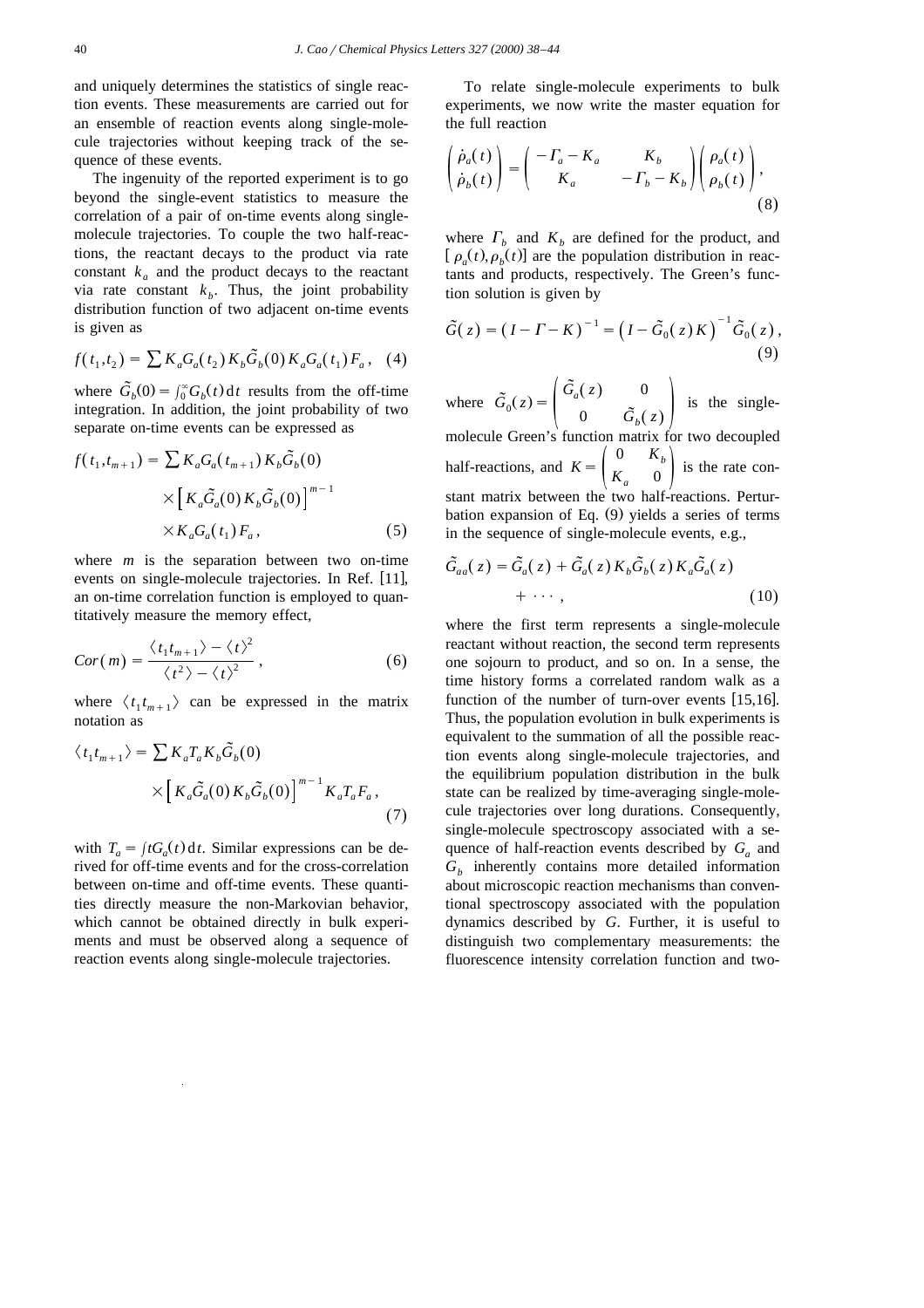time correlation functions discussed by Schenter et al.  $[17]$ , which describe the evolution of single-molecule occupancy, and the single-molecule observables discussed in Xie's original paper [11] and here, which describe the statistics of the occurrence of half-reaction events.

If conformational fluctuations are ergodic, averaging reaction events along single-molecule trajectories over long durations leads to a stationary flux, i.e., *Fa* or  $F<sub>b</sub>$  used in Eqs. (3), (4), (6) and (7). To evaluate these event-averaged quantities, we first solve the equilibrium distribution of the full kinetics,  $\rho =$  $\left[ \rho_a, \rho_b \right]$ , by setting Eq. (8) to zero. Since the flux into reactant A from product B is  $K_b \rho_b$  and the flux into product B from reactant A is  $K_a \rho_a$ , we have

$$
\begin{pmatrix} F_a \\ F_b \end{pmatrix} = \mathcal{N} \begin{pmatrix} K_b \rho_b \\ K_a \rho_a \end{pmatrix},
$$
\n(11)

where the normalization factor is the same for the reactant and the product, i.e.,  $\mathcal{N}^{-1} = \sum K_b \rho_b$  =  $\sum K_a \rho_a$ . Further, we can evaluate the off-time flux by averaging the on-time event in reactant A,

$$
\int_0^\infty K_a G_a(t) F_a dt = K_a (T_a + K_a)^{-1} \mathcal{N} K_b \rho_b
$$

$$
= \mathcal{N} K_a \rho_a = F_b , \qquad (12)
$$

thus confirming that the occurrence flux is indeed stationary on average. Although presented in the context of the two-state model, the above analysis is general and provides a prescription for calculating the statistics of single-molecule half-reaction events.

As the two half-reactions are coupled through *Fa* and  $F_b$ , we discuss three possible scenarios for the forward reaction according to the relative timescale of the backward reaction.

## *2.1. Constant backward reaction*

In the first scenario, we set the backward reaction rate to a constant,  $k_{i,b} = k_b$ , and make no distinction between the conformational kinetics in products and reactants,  $\Gamma_a = \Gamma_b = \Gamma$ . This scenario is similar to the enzymatic turnover experiment  $[11]$  by Xie and coworkers, where no fluctuations were found in the FAD oxidation half-reaction, and where both the statistics of single events and the correlation of multiple events were measured for the FAD reduction half-reaction. Though the backward half-reaction is independent of conformational fluctuations,  $k_h$  does affect the forward half-reaction through  $F_a$ and can be used as an active control parameter to reveal the underlying conformational kinetics.

#### *2.2. Slow backward reaction*

In the limit of  $k_b \rightarrow 0$ , the backward reaction is the rate-limiting step and is not distributed. From Eq.  $(11)$ , the reactant is prepared according to the distribution of the conformation state,  $F_i = \rho_{\gamma,i}$ , where  $\rho_{\gamma}$ is the equilibrium solution to the modulation matrix  $\Gamma \rho_{\gamma} = 0$ . A well-studied example is ligand binding to hemoglobin under constant illumination [8]. Of particular relevance is the recent work by Wang and Wolynes [8], where non-Poisson statistics (intermittency) is explored in single-molecule reaction dynamics modulated by diffusive environments. Experimentally, after the product is formed, the system is slowly pumped back to the reactant, the cycle is repeated on single molecules, and only the singleevent distribution information is collected.

#### *2.3. Fast backward reaction*

In the limit of  $k_b \rightarrow \infty$ , the forward reaction is rate-limiting, whereas the backward reaction is instantaneous and not sensitive to the environmental fluctuations. In this limit, the stationary flux takes the value of  $F = K_a \rho_v / \sum K_a \rho_v$  and the macroscopic first-order rate constant becomes

$$
k = \frac{1}{\langle t \rangle} = \sum K_a \rho_\gamma \,, \tag{13}
$$

which is an inhomogeneous average of conformational channels. Hence, in this scenario, the bulk measurement does not reveal the dynamic nature of environmental fluctuations, and one has to resort to single-molecule experiments to resolve the conformational dynamics. Phenomenologically, one can treat the backward reaction as a constant source of the reactant such that the average distribution of reactive molecules is maintained at equilibrium with each conformation state. This scenario is also equivalent to the case of symmetric reactions with  $K_a = K_b$ ,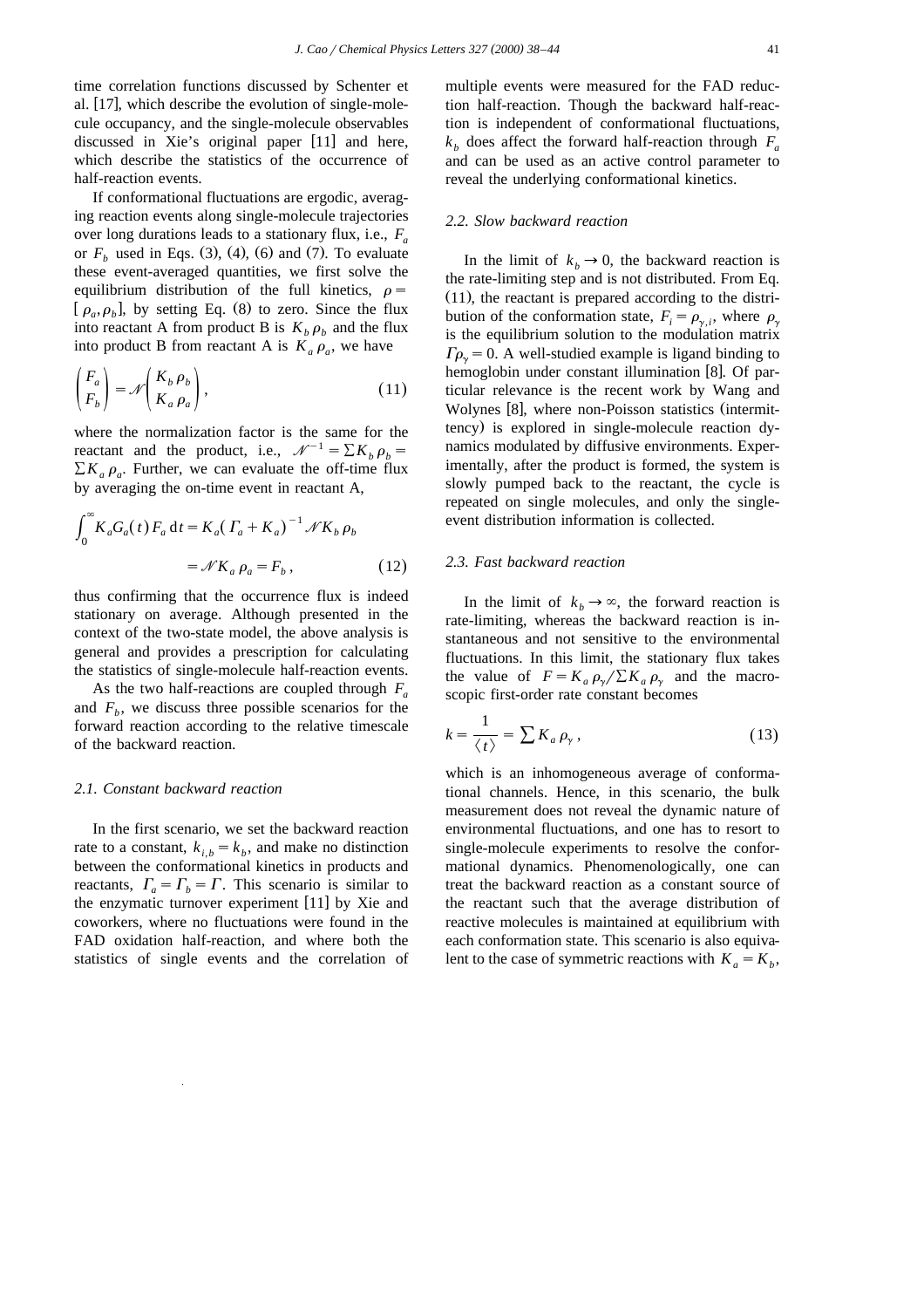where the on-time distribution is identical to the off-time distribution.

## **3. Calculations**

In the rest of the Letter, we present detailed calculations of the forward half-reaction for a twoconformational-channel model, with  $\gamma_{12} = \gamma_{21} = \gamma$ . The Green's function in Eq.  $(2)$  is explicitly expressed as

$$
G_{\alpha}(t) = \frac{1}{\Delta}
$$
  
 
$$
\times \begin{pmatrix} \Delta E_c(t) - k_d E_s(t) & \gamma E_s(t) \\ \gamma E_s(t) & \Delta E_c(t) + k_d E_s(t) \end{pmatrix}, \quad (14)
$$

where the subscript  $\alpha$  refers to  $\alpha$  for the product or *b* for the reactant, and the other parameters are defined accordingly. Here,  $2k_d = k_{\alpha 1} - k_{\alpha 2}$ ,  $2k_s =$  $k_{\alpha 2} + k_{\alpha 1}$ ,  $E_c(t) = (e^{-z-t} + e^{-z+t})/2$ ,  $E_s(t) =$  $\frac{d^{2}}{e^{-z-t} - e^{-z+t}}$ //2, and the pair of eigenvalues are  $z_+ = k_s + \gamma \pm \Delta$  with  $\Delta = \sqrt{\gamma^2 + k_d^2}$ . The corresponding Laplace transform  $\tilde{G}(z)$  in Eq. (2) and the time average  $T$  in Eq.  $(7)$  can be evaluated accordingly. Next, solving  $\rho$  from Eq. (8), we obtain the stationary flux

$$
\begin{pmatrix}\nF_{a1} \\
F_{a2} \\
F_{b1} \\
F_{b2}\n\end{pmatrix}
$$
\n
$$
\begin{pmatrix}\nk_{a1}k_{b1}(k_{a2} + k_{b2}) + \gamma k_{b1}(k_{a1} + k_{a2}) \\
k_{b1}k_{c1}(k_{b1} + k_{b2}) + \gamma k_{b2}(k_{b1} + k_{b2})\n\end{pmatrix}
$$

$$
=\mathcal{N}\left|\frac{k_{a2}k_{b2}(k_{a1}+k_{b1})+\gamma k_{b2}(k_{a1}+k_{a2})}{k_{a1}k_{b1}(k_{a2}+k_{b2})+\gamma k_{a1}(k_{b1}+k_{b2})}\right|,
$$
\n
$$
k_{a2}k_{b2}(k_{a1}+k_{b1})+\gamma k_{a2}(k_{b1}+k_{b2})\right|,
$$
\n(15)

with the normalization factor  $\mathcal{N}^{-1} = k_{a1} k_{b1} (k_{a2} +$  $k_{b2}$ ) +  $k_{a2}k_{b2}(k_{a1} + k_{b1}) + \gamma (k_{a1} + k_{a2})(k_{b1} + k_{b2}).$ With the above expressions, all single-molecule observables can be calculated for the model.

As an illustrative example, we present results for a two-conformational-channel system with a constant backward rate  $k<sub>b</sub>$ . Fig. 2 shows the on-time distribution function  $f(t)$ , which decays non-exponentially and depends on the choice of  $k<sub>b</sub>$ . Interestingly, all the curves focus at  $t_f$  regardless of the backward rate. To understand this, we separate the contribution to the on-time distribution from state 1 and state 2 as

$$
\begin{pmatrix} f_1(t) \\ f_2(t) \end{pmatrix} = \begin{pmatrix} k_{a,1}G_{a,11}(t) + k_{a,2}G_{a,21}(t) \\ k_{a,1}G_{a,12}(t) + k_{a,2}G_{a,22}(t) \end{pmatrix}, \qquad (16)
$$

such that  $f(t) = f_1(t)F_1 + f_2(t)F_2$ . Then, the focal time  $t_f$  can be determined from

$$
f_1(t_f) = f_2(t_f),
$$
 (17)

which yields  $t_f \Delta = \Delta/(k_s + \gamma)$ . Thereby, at  $t_f$ , the two channels of the forward reaction become indistinguishable, and thus the forward reaction is decoupled from the backward reaction.

Perhaps, the most visual demonstration of the non-Markovian behavior in Ref. [11] is the 2-D contour plot of  $f(t_1, t_{m+1})$ . If the two events are not correlated, the joint distribution becomes the product of two single-event distribution functions, i.e.,



Fig. 2. A plot of the single on-time event distribution function  $f(t)$  defined in Eq. (3) for the two-conformational-channel model with modulation rate  $\gamma = 0.2$  and with forward rate constants  $k_1 = 5$  and  $k_2 = 1$ . For simplicity, all the time and rate variables are scaled with  $k_2$ . The three curves correspond the three scenario discussed in the text.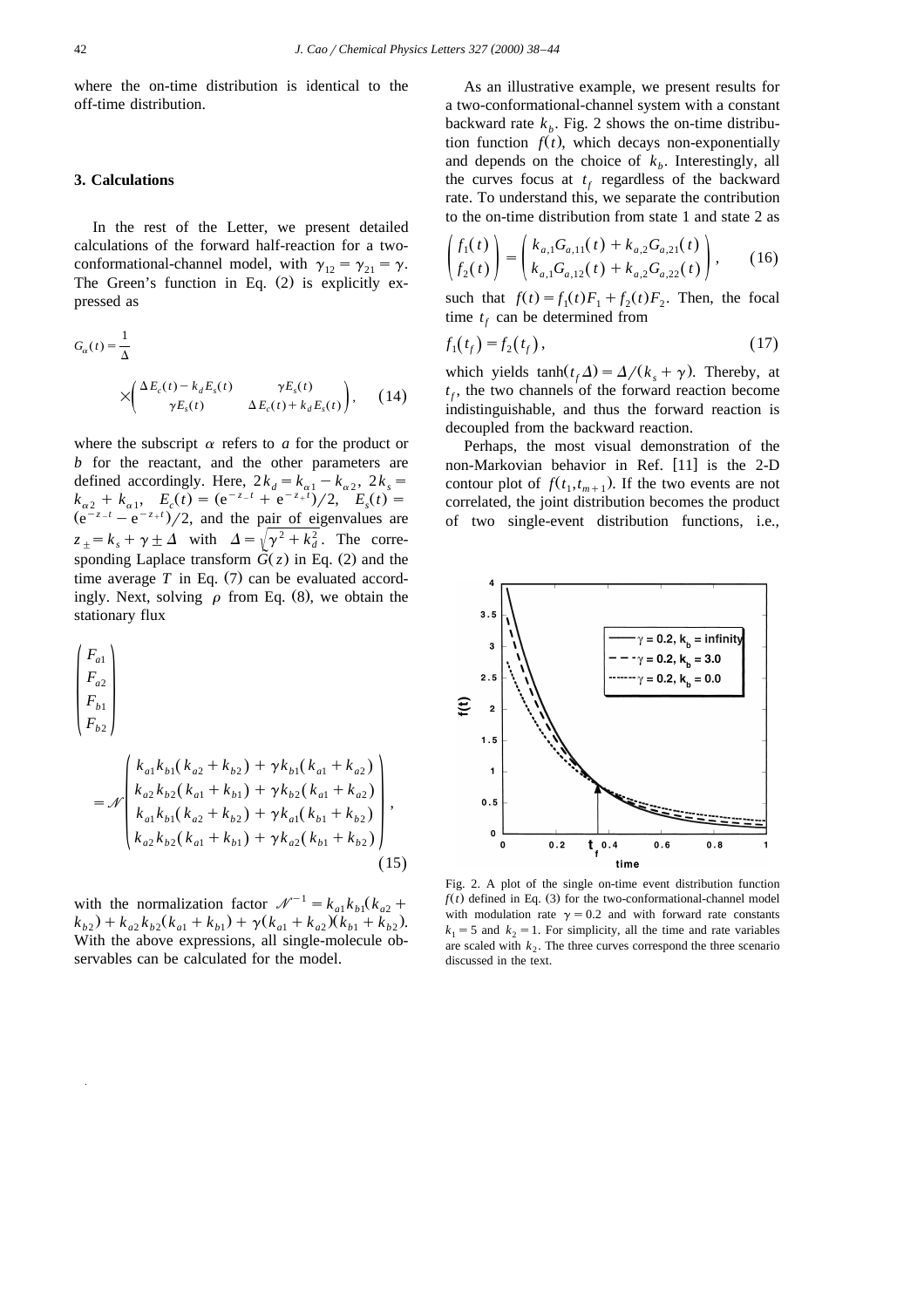

Fig. 3. A plot of the same-time difference function  $\delta_m(t)$  defined in Eq.  $(19)$  for the same model as in Fig. 2 with several values of *m* and  $k<sub>b</sub>$ .

 $f(t_1, t_{m+1}) \rightarrow f(t_1) f(t_{m+1})$ . Thus, as a probe of the memory effect, we calculate the difference distribution function

$$
\delta_m(t_1, t_{m+1}) = f(t_1, t_{m+1}) - f(t_1) f(t_{m+1}) \tag{18}
$$

and plot the same time difference function  $\delta_m(t)$  =  $\delta_m(t,t)$  in Fig. 3. As expected, the correlation decreases with time and has a larger amplitude for a smaller values of  $\gamma$ . In addition to the peak value at  $t = 0$ , we also observe an echo at a later time  $t_{\text{max}}$ and a valley with zero correlation at  $t_{\min}$ . The values of  $t_{\min}$  and  $t_{\max}$  are invariant to the backward reaction and the number of the separation between events. In fact, if normalized by the initial value at  $t = 0$ , all the curves in Fig. 3 are nearly the same.

To analyze this recurrent behavior, we explicitly evaluate the difference function for the third scenario  $(k_h = \infty)$ , giving

$$
\delta(t_1, t_2) = \chi_1 \chi_2 H(t_1) H(t_2), \qquad (19)
$$

where  $H(t) = 2k_d[\Delta E_c(t) - (\gamma + k_s)E_s(t)]/\Delta$  and the subscript  $m = 1$  is implied. Of particular interest is the same-time difference function,  $\delta(t)$  =  $\chi_1 \chi_2 H(t)^2 \geq 0$ , which indicates the bunching of reaction events of the same lifetime. By virtue of the extreme condition  $\dot{\delta}(t) = 0$ , we find the location of the valley from

$$
\tanh(t_{\min} \Delta) = \frac{\Delta}{\gamma + s},\tag{20}
$$

and the location of the echo from

$$
\tanh(t_{\text{max}}\,\Delta/2) = \frac{\Delta}{\gamma + s} \,. \tag{21}
$$

In fact,  $t_{\min}$  is the same as the focal time  $t_f$  in Eq.  $(17)$ , when the two channels become identical and the two adjacent events are stochastically independent. Further,  $t_{\text{max}}$  satisfies  $\dot{f}_1(t) = \dot{f}_2(t)$ , which implies that the difference between the two channels reaches maximum and hence two adjacent events are strongly correlated.

The same-time difference function  $\delta_m(t)$  corresponds to the diagonal value of the contour plots in Ref.  $[11]$  by Xie and coworkers. Indeed, from the subtle diagonal feature of the contours, we can observe possible structures that suggest underlying molecular environments with more than two conformational channels. In reality, the relatively small amplitudes of the recurrences make it difficult to resolve peaks and valleys from experimental noise and may lead to ambiguity in identifying the number



Fig. 4. A plot of the correlation function  $Cor(m)$  defined in Eq. (6) for the same model as in Fig. 2 with several values of  $\gamma$ and  $k<sub>b</sub>$ .